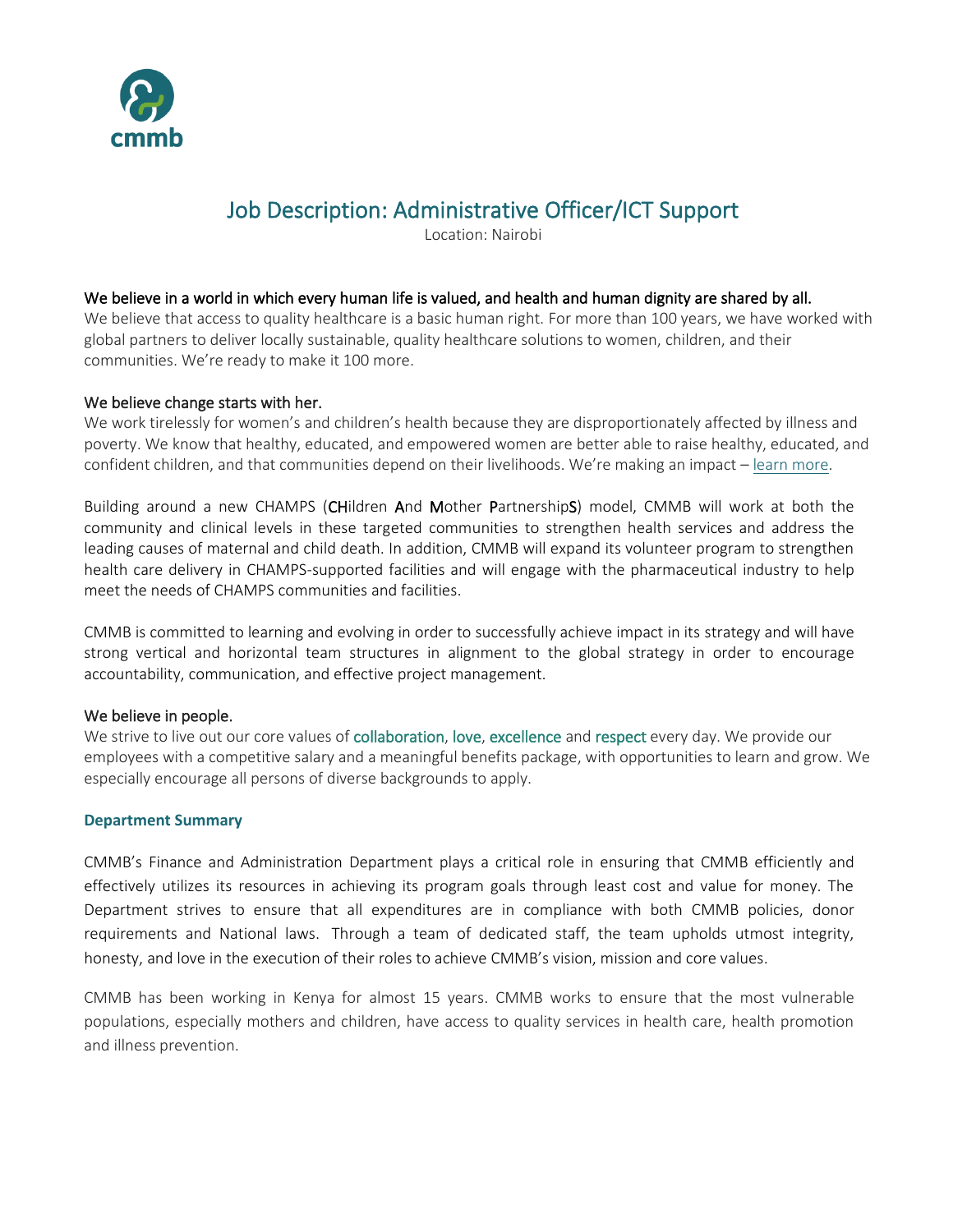

## **Overview**

As an integral support member of the Finance and Administration Department, the Administrative Officer will facilitate smooth day-to-day operations of the department. Under the direction and supervision of the Senior Manager Finance and Administration, the Administrative Officer will ensure administrative and operational efficiency for organization success. In addition, this employee will serve as the organization's receptionist.

# Responsibilities and Activities

### Reception and Administrative functions

- Manage the Kenya front office, direct all visitors and adhere to front office security and safety procedures.
- Manage incoming and outgoing correspondences coming through the reception, open and date-stamp all general correspondence
- Responsible for monitoring the functioning of fixed telephone lines and extensions and report breakdowns and faulty lines
- Monitoring the correct functioning of the security doors and proper image and condition of the reception area and conference room.
- Receiving and screening all incoming visitors in accordance with CMMB security procedures.
- Receive mail/parcels delivered to the program, record in the mail register and distribute to the appropriate addressees.
- Coordinate collections and delivery of mail/parcels by courier service.
- Prepare internal telephone directory and ensure it is always up to date.
- Support the procurement and logistics officer in establishing detailed requirements for office supplies, equipment and other goods required for workshops and meetings
- Support in preparing payment requests for all purchases of goods and services, review and ensure all supporting documents including contracts are attached.
- Support in coordinating travel and accommodation for project staff, volunteers and visitors by making relevant travel arrangements and hotel bookings.
- Facilitate day-to-day activities such as meetings, conferences, special events and appointments, to include making catering/clean up arrangements, facilitating conference calls and setting up presentations.
- Manage taxi requests for staff including processing payments to vendors.

### Country Director's Office

- Manage the Country Director's filling system and ensure prompt retrieval of required documents and information on need basis.
- Timely manage the Country Director's events/appointments to ensure efficiency and effectiveness in honouring the same.
- Follow up on other miscellaneous duties assigned from time to time by the Country Director.

### Asset Management

• Ensure assets are assigned stock numbers, bar-coded and tagged as per CMMB guidelines.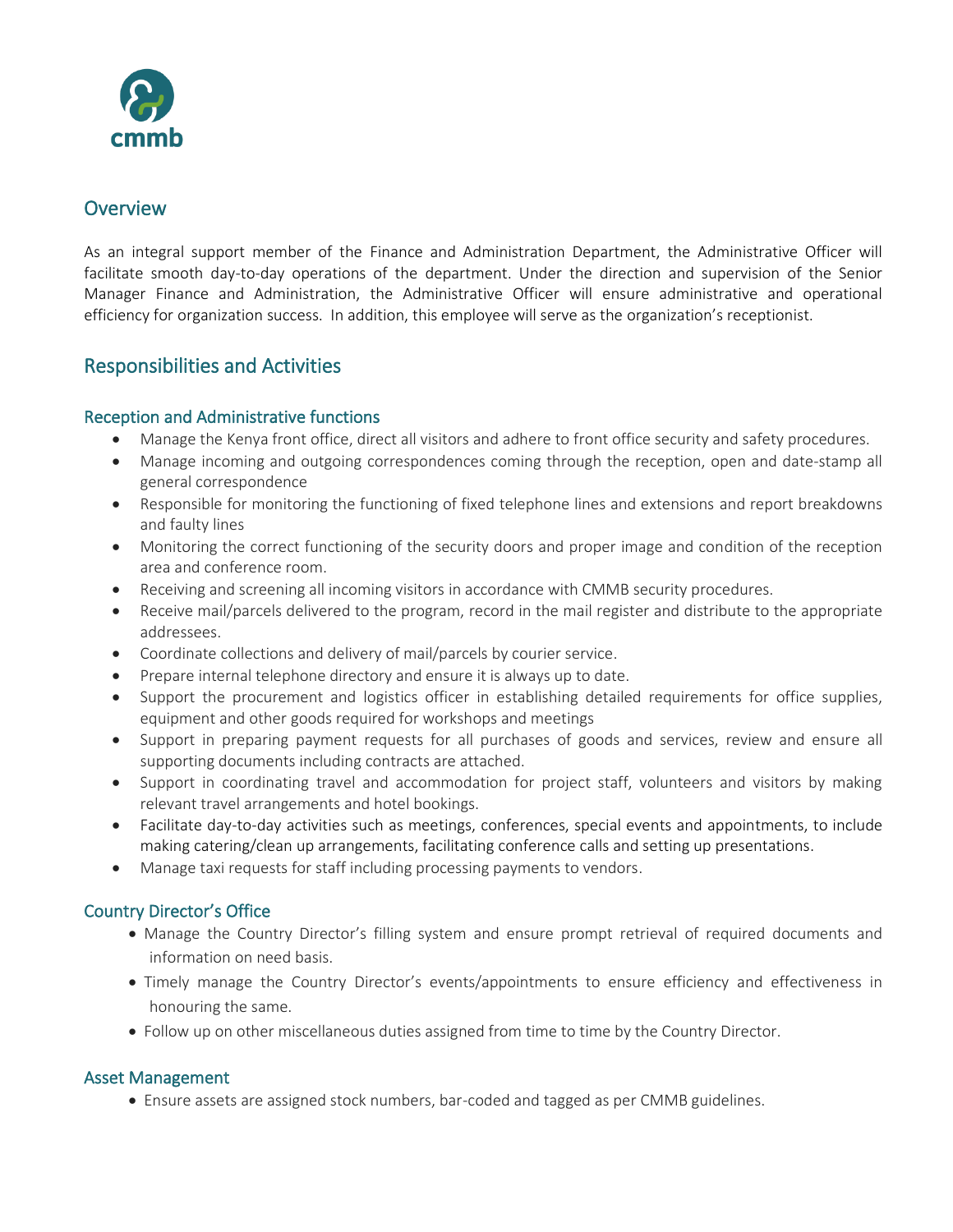

- Plan for and support the periodic physical inventories of office equipment to ensure accuracy of serial numbers, stock descriptions, net total on hand and exact location of property.
- Submit reports on physical inventories to the supervisor on a monthly basis, and reconcile these records with the General Ledger.
- Managing and maintaining a comprehensive electronic database of expendable and non-expendable property; enter data on all incoming expendable and non-expendable property, acquisitions, disposals, transfers, deletions, and corrections.
- Compile records of assets for insurance, ensuring the relevant classes of insurance are obtained for assets held, including liaising with the insurers on acquisitions, refunds on disposals and lodging claims on losses.
- Collaborate in the sale of non-expendable property declared surplus or unserviceable and in the destruction of property.
- Maintain records of all assets owned by the Country Office, assignment records to staff and partners, sales, donations, destructions and write-offs approved by the Country Director.

### Petty Cash Management

- Manage the petty cash funds in both USD and KSHS currencies as outlined in the policy.
- Ensure the safe provided is always placed in a secure place under lock and key
- Record daily disbursements and cash counts from OCH in the excel worksheets provided.
- Initiate replenishment for the petty cash when it reaches a level of 75% to ensure consistent availability of funds.

#### IT Support

- Liaise with New York IT department or contracted vendors to ensure that all laptops/computers are to be used configured and prepared for use.
- Act as the first point of contact for all staff in any IT related issue.
- Ensure all CMMB new staff, interns and volunteers take IT security training.
- Follow-up with all CMMB staff who have not completed assigned security training within 30 days.
- Ensure all IT policies (existing/new) are posted online (intranet) and follow-up with all CMMB staff to ensure they read and sign the policies
- Email envisaged monthly IT newsletter to CMMB staff

### Other competencies relevant for the position:

- Demonstrates good oral and communication skills.
- Strong organizational skills and ability to lead and plan effectively.
- Good Interpersonal relations skills
- Good computer skills
- Self-motivated person able to work with minimum supervision
- Ability to safeguard confidentiality of information